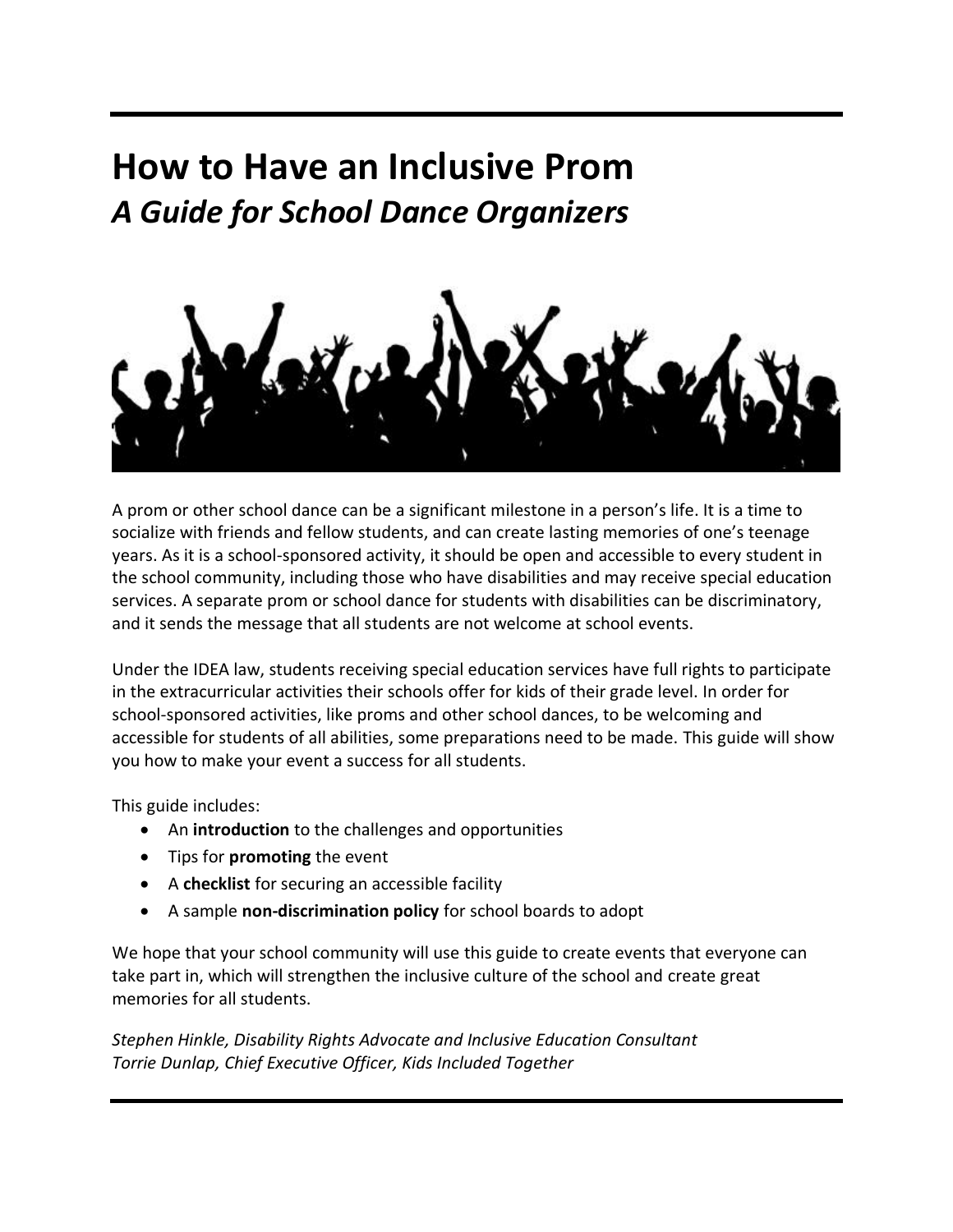

When Stephen, the author of this document (a former special education student who struggled in the social realm), first heard the term "prom", he didn't understand that it was a dance. His first definition was "programmable read only memory", a type of computer chip on a circuit board. This definition was derived from an electronics book when he was in elementary school. Persons with certain disabilities may struggle some in understanding the knowledge and terminology of the social scene, which many other young people simply pick up from their friends.

Friendships and dating may be more difficult for students with disabilities. In some cases, the school district policies and practices can inadvertently undermine their socialization potential (due to isolated rooms, or poor access to extracurricular and passing time).

**Let's overcome outdated special education policies that may inadvertently undermine one's access to extracurricular activities, including prom.** Did you know that passing periods represent over 105 hours of social time during the school year where students can walk and talk with their friends? Lunch represents another 90 hours of opportunity for social time. The more time students have to be around each other and interact, the more they develop important social skills that will serve them throughout their life. Let's not deny students receiving special education services the opportunity to develop their social skills in these informal, unstructured times of the school day.

Often, barriers to participation for people with disabilities are created by the systems in our world. By changing the systems and structures, we can promote more access to the community. Special education in schools is a system that is often outdated, and is undergoing a lot of change in many states. As schools move to more inclusive models, everyone has an opportunity to reconsider the practices of the school that can lead to either more isolation, or more inclusion. A prom or school dance is an opportunity to promote inclusion over isolation.

For students with disabilities, being isolated in separate classrooms, separate hallways and with different passing periods, lunch and release times offers the least amount of opportunity to interact with the full school community. The more time students with and without disabilities have to interact with each other, the better for everyone.

# **So, how can we make sure your prom is inclusive? Let's get started!**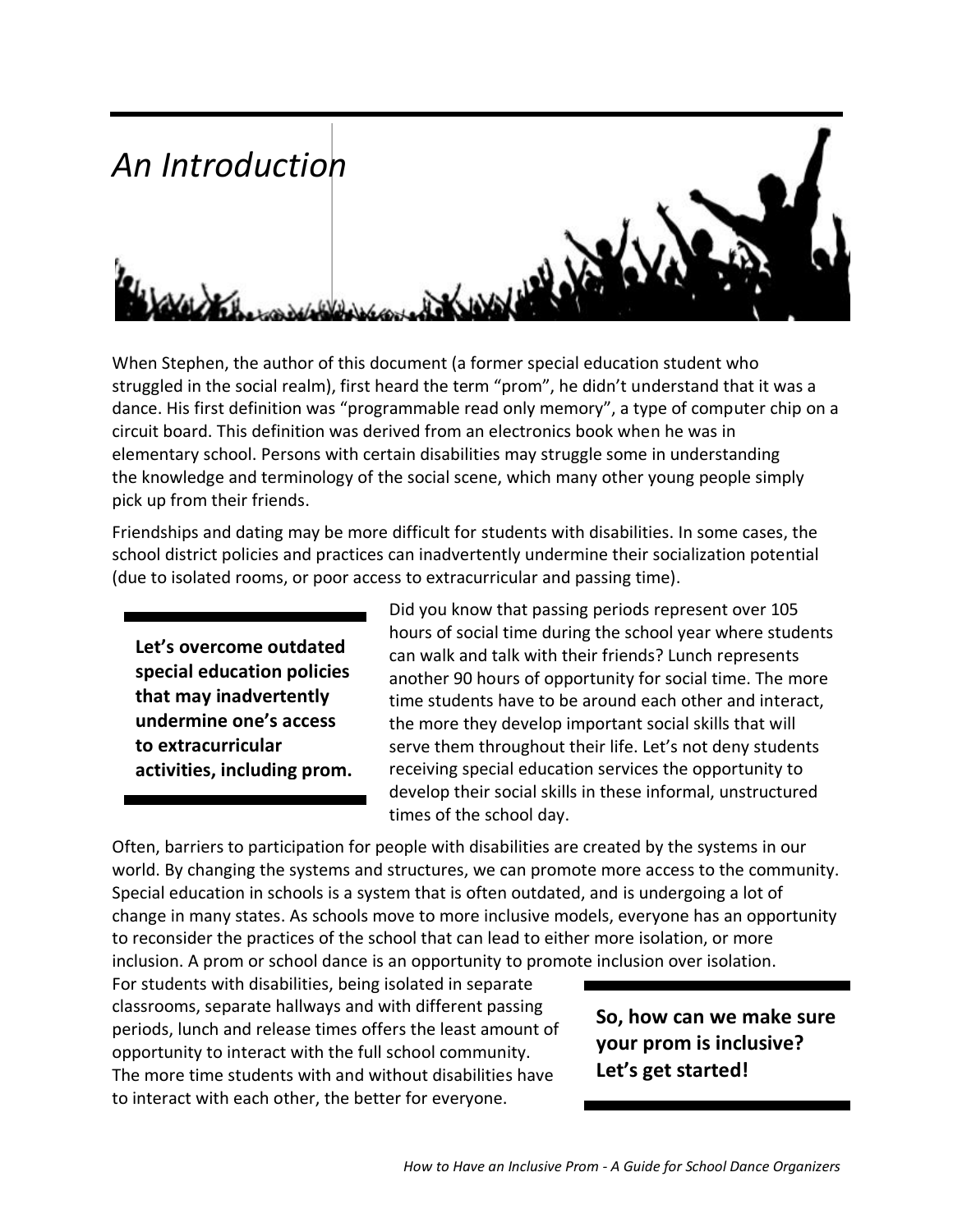# *Quick-Step Guide to an Inclusive Prom*

*To establish your prom as an inclusive event from the beginning, consider all of these steps in your planning. More detail about specific things to look for and standards to follow can be found on the following pages*.

# **Step 1: Select an accessible venue**

Consider ADA compliance, space capacity, wheelchair accessibility, and other factors that may affect someone's ability to participate at the event.

# **Step 2: Choose a caterer with inclusive hospitality standards**

Make sure the food & beverage vendor has a philosophy of accommodating all dietary needs & restrictions. They should also be mindful of the accessibility of all their tables and service areas. NOTE: Sometimes the venue/facility limits what vendors you can choose from – if this is the case, be sure to be specific about your inclusive standard when selecting your vendor.

# **Step 3: Promote the event**

Be creative and think of different ways you can promote the event so that every student has access to the information and knows they can attend.

# **Step 4: Set the scene**

Now it's time to choose the DJ and get into all the fun details for the event (like music, lighting, room set-up). In this stage of the planning, be mindful of the different sensory sensitivities some students may have and thus make ambience/entertainment decisions with these needs in mind.

## **Step 5: Find some good helpers**

Every fun event needs people to oversee it to make sure things don't get out of hand and to maintain a safe but fun environment. Look for chaperones who are responsible and whom you have confidence will help make the event a success.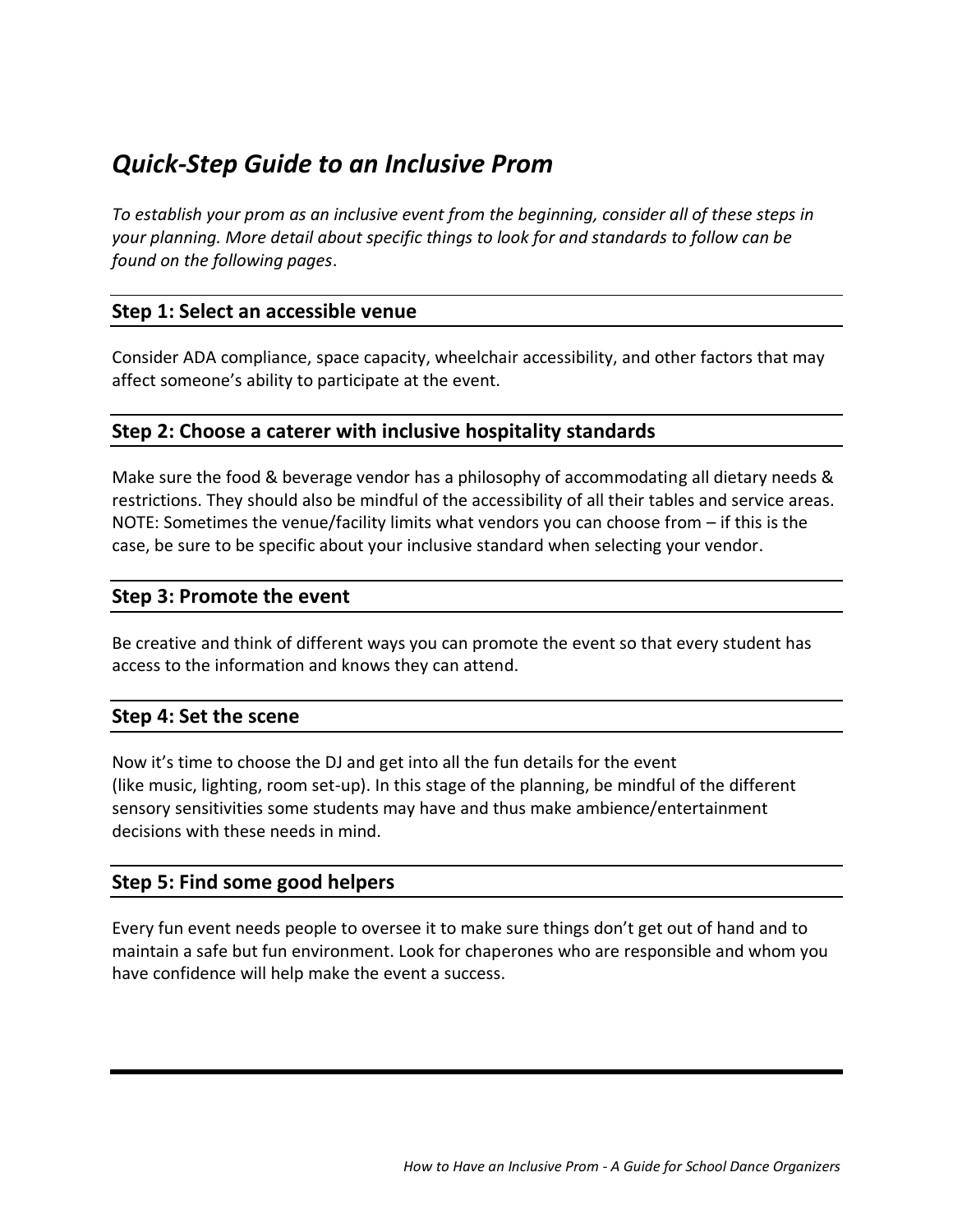

#### 1) **Don't rely on banners and the loudspeaker alone.**

Putting up banners and announcing the prom on the loudspeaker or school advisory video is a good strategy to reach most students, but the prom committee should take additional action to reach the special education population. It is important to understand that some students may not understand what a prom actually is, or what the terms mean in the advertising. Consider passing out fliers describing the event in more detail to students and parents, or have someone from the committee go to classrooms and explain to students who may need more detailed information.

#### 2) **Make sure that posters and banners are placed in view of all students.**

If the school has special education classrooms in a wing or bungalow that is not traversed by general education students, make sure the news reaches the special education students in their part of the school. If banners or posters are used, place one or more close to the special education classrooms of the school. It is very important to allow students in the hallways to view these banners as they go to class, and not have adults interfere with reading the banners on the wall.

#### 3) **Promote the event using multiple modalities.**

Some students will be able to read the information on posters; some with visual disabilities may need to hear it auditorily. Promoting the event using multiple methods can create the most access to the information.

#### 4) **Reach out to teachers.**

Let special education teachers know that all students are invited to the prom. Enlist their help in promoting the event, encouraging students to attend, and teaching the skills necessary for enjoying the prom. Some students may need to learn the popular dances, formal meal etiquette, how to find a date, and what clothing is appropriate. Special education teachers can help provide this instruction and can support students in having a successful experience. Stephen attended his high school's homecoming dance as one of his IEP goals, to help him develop social skills. This meant he had access to support for attending the dance.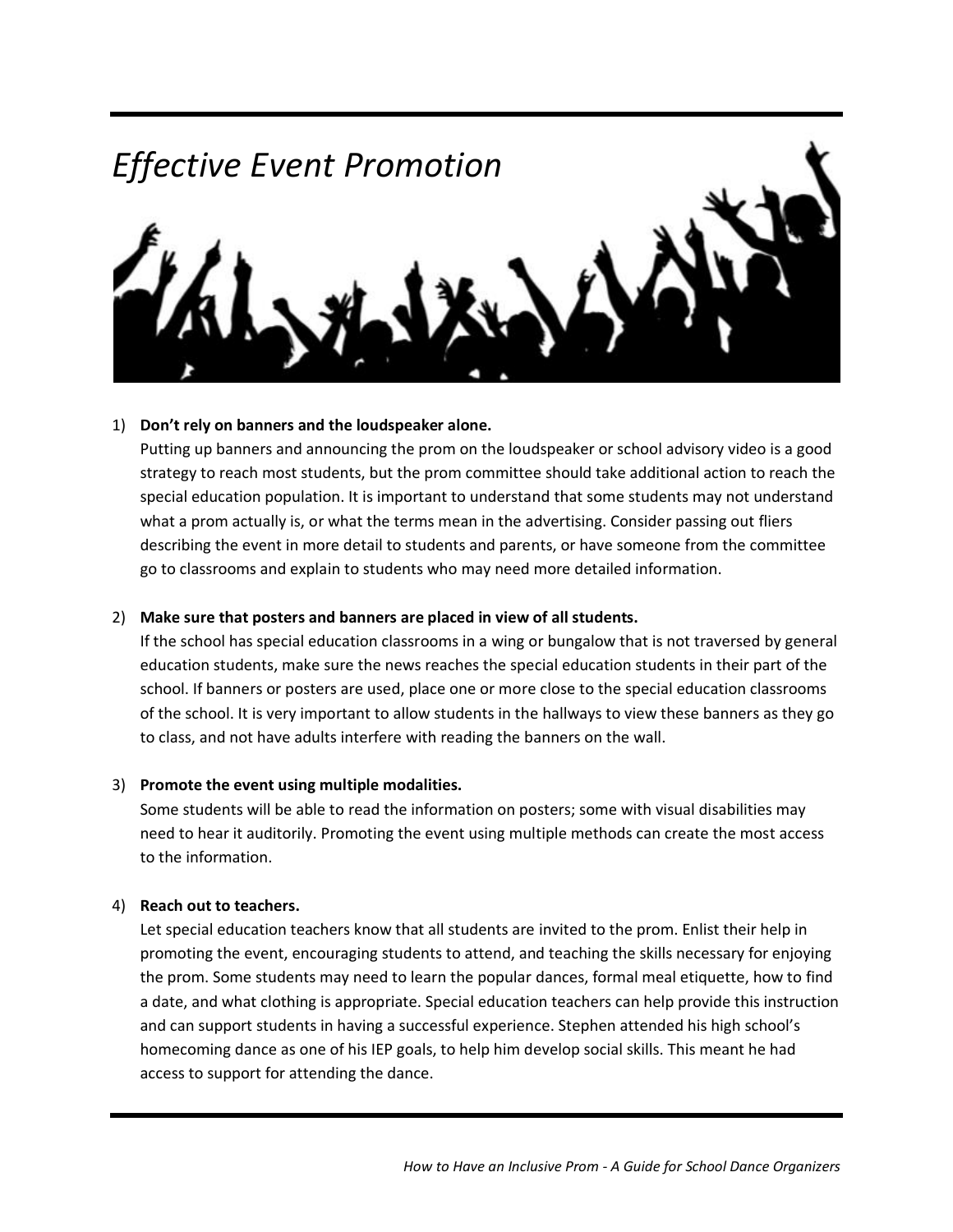

First and foremost, the facility that is used for the event should be accessible to all students. Use this checklist to select a venue and vendors that will ensure an accessible physical and sensory environment.

**Venue**:

- $\Box$  Venue should meet all ADA accessibility guidelines (learn more here [http://www.ada.gov/racheck.pdf\)](http://www.ada.gov/racheck.pdf).
- $\Box$  Space shall be big enough to accommodate entire senior/junior class.
- $\Box$  Those with wheelchairs/gait trainers should be able to access all of the following:
	- $\Box$  Dance floor
	- $\Box$  Tables for socializing and eating
	- $\Box$  ADA accessible entrances. hallways, foyers, corridors, etc. from entrance/parking lot to prom area
	- $\Box$  Food & beverage tables/stations, concession booths (if food is served buffet style)
	- $\Box$  DJ/song request booth
- $\Box$  Stage (if used)
- $\Box$  Check-in area
- $\Box$  ADA accessible restrooms (both sexes)
- $\Box$  Parking lot/structure
- $\Box$  Drop off area
- $\Box$  Photo booth or picture area (including an accessible path to it)
- $\Box$  Vendor, prize, or souvenir distribution area
- $\Box$  If prom is being held in room(s) above the ground or entry floor, the venue shall include an elevator that includes stops providing access to the floor(s) the prom in being held on, and a stop at the entrance or parking lot exit floor and an accessible path to the room(s) the prom is being held in.
- $\Box$  Company or organization that owns the venue should be in compliance with all equal opportunity employer regulations and disability rights laws.
- $\Box$  Venue owner and its staff should have no record of any discrimination or civil rights violations against disabilities, minorities, LGBT, or any other sector of the population in the last two years.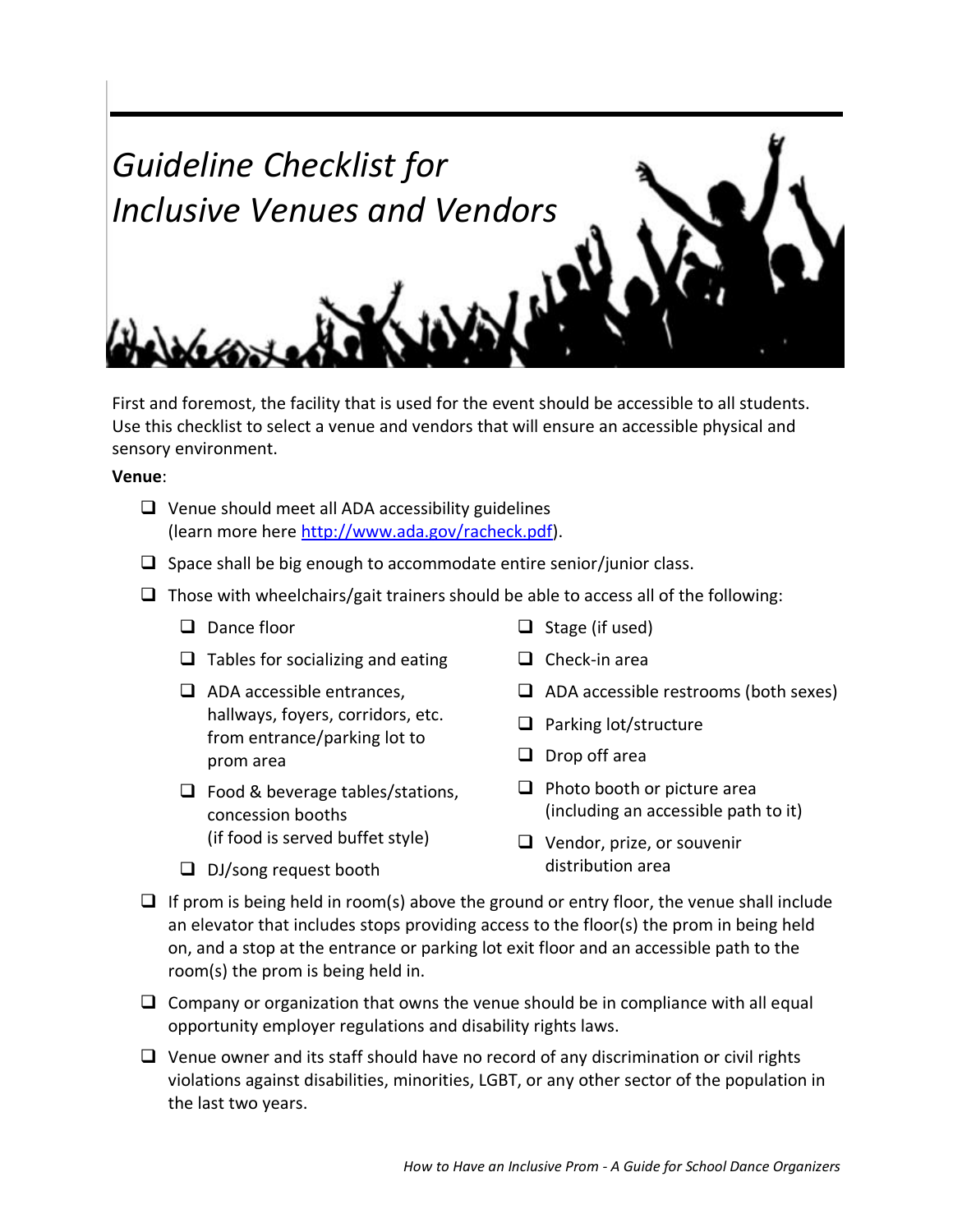#### **Inclusive Catering Standards:**

- $\Box$  If a buffet (or snack table) is used, it should be wheelchair accessible.
- $\Box$  If a sit-down style dinner is being catered, the tables should be accessible where those with wheelchairs can sit with their friends or dates.
- $\Box$  If there are people with food allergies or special dietary needs (e.g., low sodium, peanut free, gluten free, kosher, etc.) attending, alternate food menu or snack choices that comply with the person's dietary needs should be provided and precautions should be taken to minimize cross contamination, when possible.
- $\Box$  Water should be provided free of charge to keep hydrated after dancing or when a break is required.
- $\Box$  Ensure height of tables and buffet are accessible to people using wheelchairs (not just belly bars, for instance).

#### **Inclusive Sensory Environment Standards:**

- $\Box$  DJ booth should be accessible.
- $\Box$  Volume level should not exceed safe hearing standards or lower if a person with sensory issues attends.
- $\Box$  Arrange speakers so there is a portion of the dance floor in which is not close to the speakers for people more sensitive to sound to enjoy.
- $\Box$  Music played should comply with the school's policy on acceptable music and should not contain inappropriate or offensive material.
- $\Box$  It is a good idea to balance fast and slow music to support various sensory levels.
- $\Box$  If persons with epilepsy are attending, the use of strobe or flashing lights should be minimized or at least include a block of time during the prom when they are not used and steady, no-flash lighting is used instead, or lighting that doesn't cause the person to get a seizure.
- $\Box$  Some people are allergic or sensitive to fragrances, so it's a good idea to ask attendees to refrain from wearing strong lotions or perfumes.

#### **Chaperone Standards:**

- $\Box$  Chaperones should be trained in safe dance behavior.
- $\Box$  At least one chaperone should be trained in first aid/CPR.
- $\Box$  Chaperones should know how to assist someone in a wheelchair if they need help being transported in, out, or to the restroom.
- $\Box$  If a student doesn't know how to dance, it is recommended that at least one of the chaperones know some of the common dance moves for the types of dances and music being played.
- $\Box$  Criminal background checks could be considered.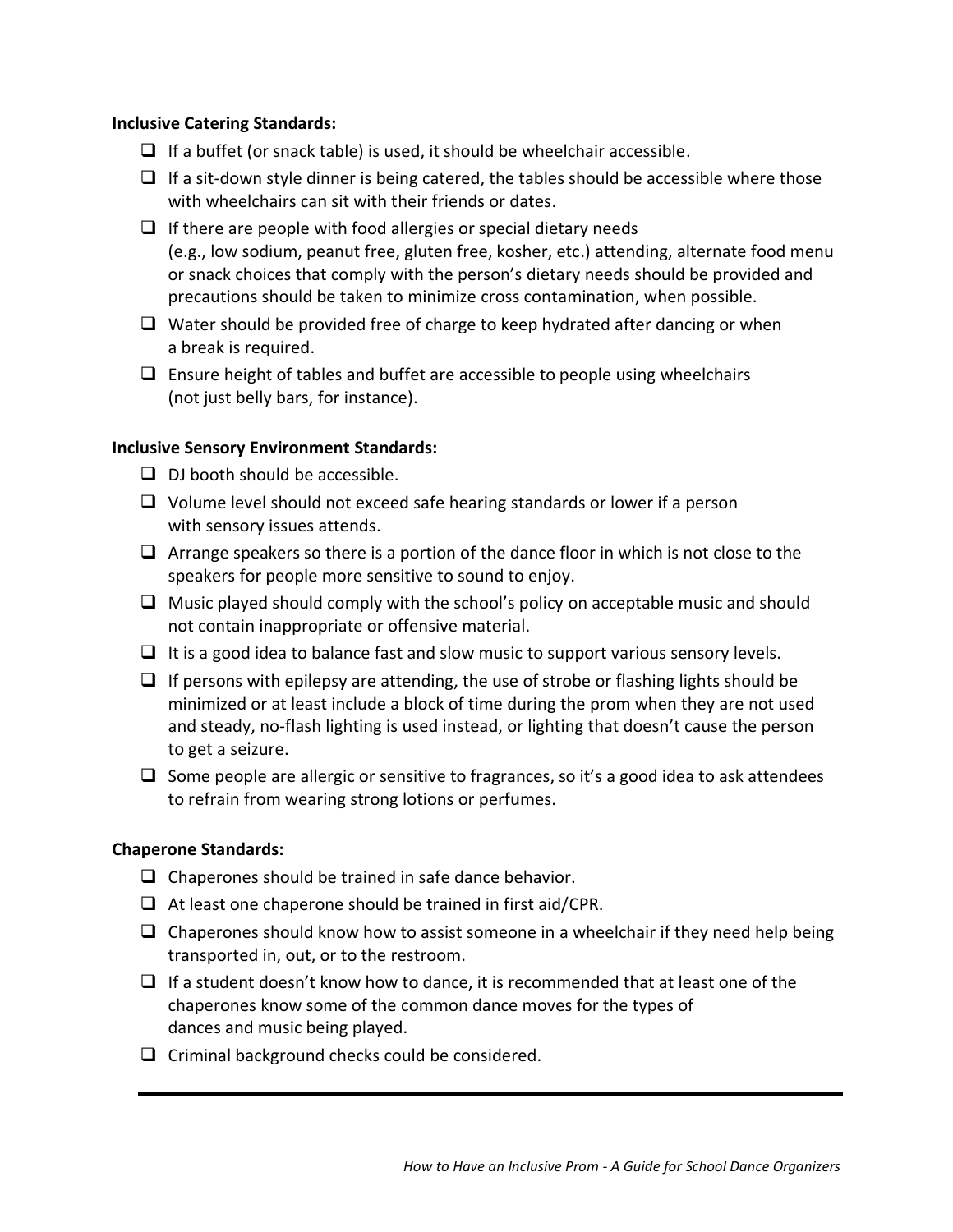**Sample Non-Discrimination Policy**

*How to Have an Inclusive Prom - A Guide for School Dance Organizers*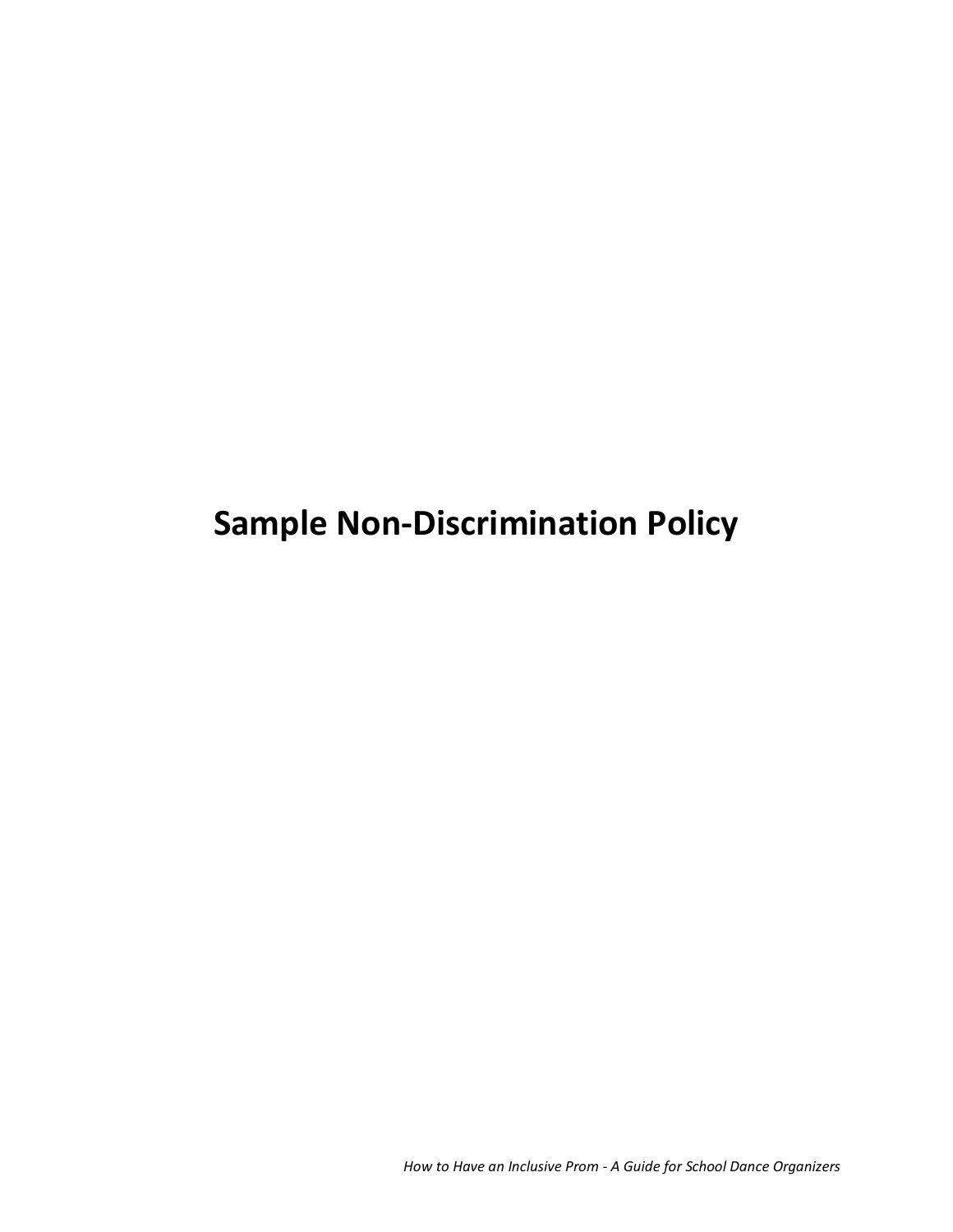#### **Inclusive Event Non-Discrimination Policy**

#### **Definitions**

"School sponsored dance": A dance that is organized and operated by the school, school district (in the case of a public school), school charter organization (in the case of a public charter school), or the group, organization, or company in charge of operating the school (in the case of a private school). The school that organizes the dance is responsible for organizing it and paying the vendors involved.

"School affiliated dance" is a dance for the students of a specific school, and is marketed to the students of the school. It is not directly organized, funded, or operated by the school, school district, school charter organization, or the like, and instead is sponsored and operated by a student organization, the school's PTA, or a group or company outside of the school. The private outside organization, company, or group is responsible for organizing the dance and paying its vendors.

Any school sponsored or school affiliated dance must meet the guidelines below in order to do any of the following:

- Use any facility located on school or school district property to host the dance.
- Use the school's name, logo, or mascot when advertising the dance or event.
- Advertise the dance on school property in any form.
- Display banners on or within 500 feet of school property that advertise or promote the dance.
- Distribute flyers to students advertising or promoting the dance.
- Advertise or promote the dance on the school's web page, social media pages, message sign, school announcement bulletin, loudspeaker/intercom/PA system, or other electronic medium the school owns or operates.
- Have the dance featured or advertised in the school newspaper or any school or school district sponsored or affiliated publication.
- Be provided the school roster for distributing any advertising of the dance by mail, flyer hand out in classes, and/or extracurricular events or other means to students, faculty, or parents.

## **Guidelines for an inclusive dance policy**

- 1) The school or dance sponsoring organization shall choose an accessible venue for the dance (see our accessible venue guidelines for more information).
- 2) The school or dance sponsoring organization shall invite all students of the grade level(s) appropriate for the dance at the school.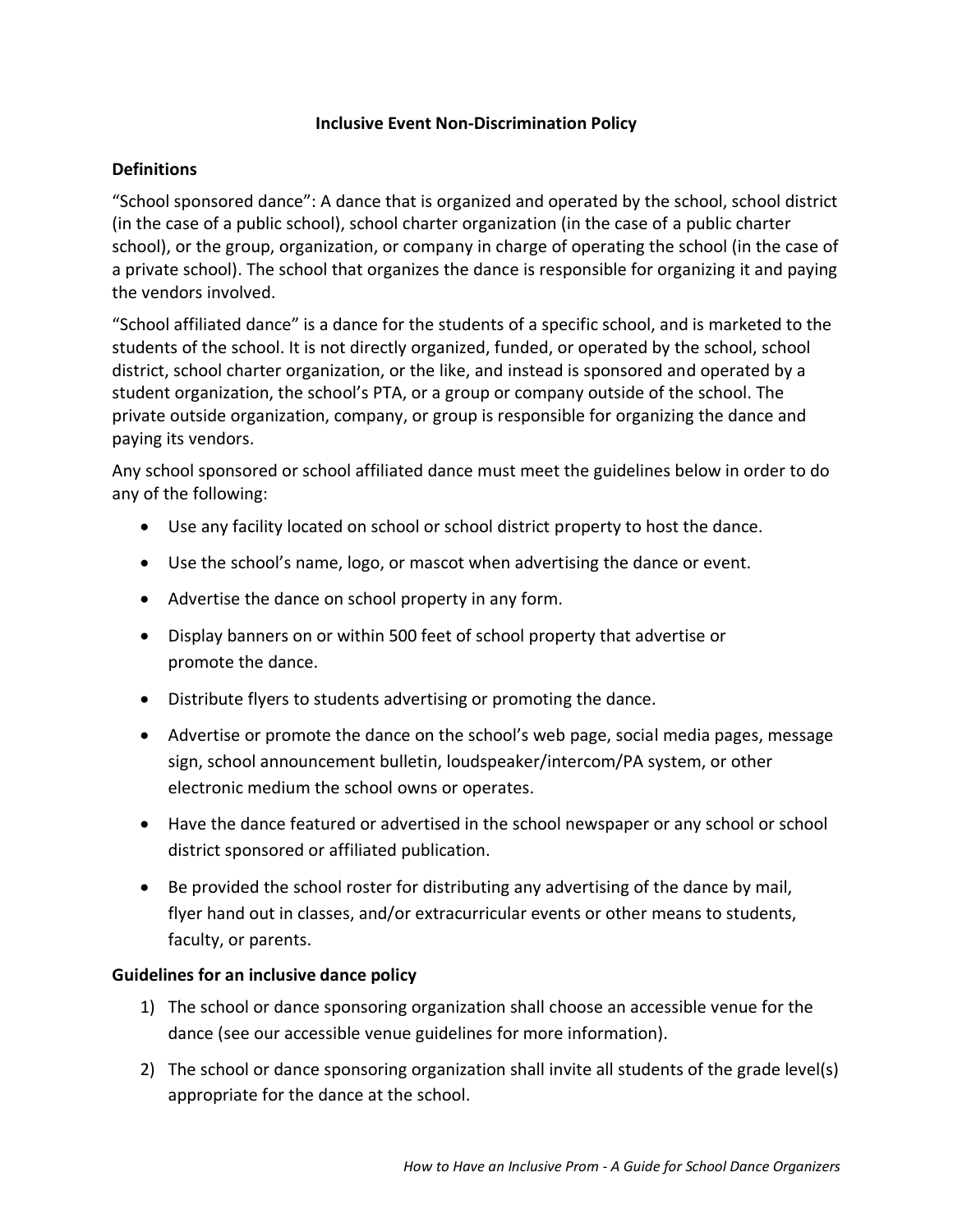- 3) No student of the grade levels the school sponsored or school affiliated dance applies to who are enrolled in that school shall be denied the opportunity to attend (if free) or purchase a ticket to attend the dance (if admission fee is charged), unless the student is not eligible to attend because the student is suspended from attending extracurricular activities, according to school policy (due to discipline or grades, see below).
- 4) Dance date policy should be within an age range appropriate for the event, as determined by school policies.
- 5) School sponsored or school affiliated dance operators are prohibited from denying admission to or denying the sale or purchase of an admission ticket to the dance based on a student's race, color, sex, religion, sexual orientation, culture, disability, socioeconomic status, IEP status, 504 plan status, special education status, or national origin. This policy applies to both students and their dates.
- 6) If any student attending the dance has an IEP or 504 Plan, any accommodations, modifications, assistive technology, supports, or related services the person receives in their IEP or 504 plan that are relevant to dances, extracurricular activities, and/or social skills shall be provided free of charge. IEP goals and objectives relevant to dances, extracurricular activities, and/or social skills in the student's IEP should be followed while at the dance when possible and appropriate.
- 7) If a child attending the dance is non-verbal, or is a person who uses a communication device as their primary method of communication, dance policy for electronic devices shall allow for the use of such devices while at the dance for those that need them.
- 8) Students with IEPs that require direct instruction related to learning skills for the dance prior to the event shall be provided the needed instruction before the dance happens. Such skills may include how to dance, how to get a date for the dance, and how to prepare for the dance, and others. The school can, at its discretion, provide this instruction to all students, including those without IEPs if desired, via classroom, lunchtime, and/or extracurricular instruction.
- 9) When students with special dietary needs are present at a dance, and catering or snacks are provided at the dance, the dance operator, caterer or food service team shall provide meals and/or snacks in which the student(s) who have special dietary needs can eat without major reaction. This includes but is not limited to peanut free, gluten free, vegetarian, etc.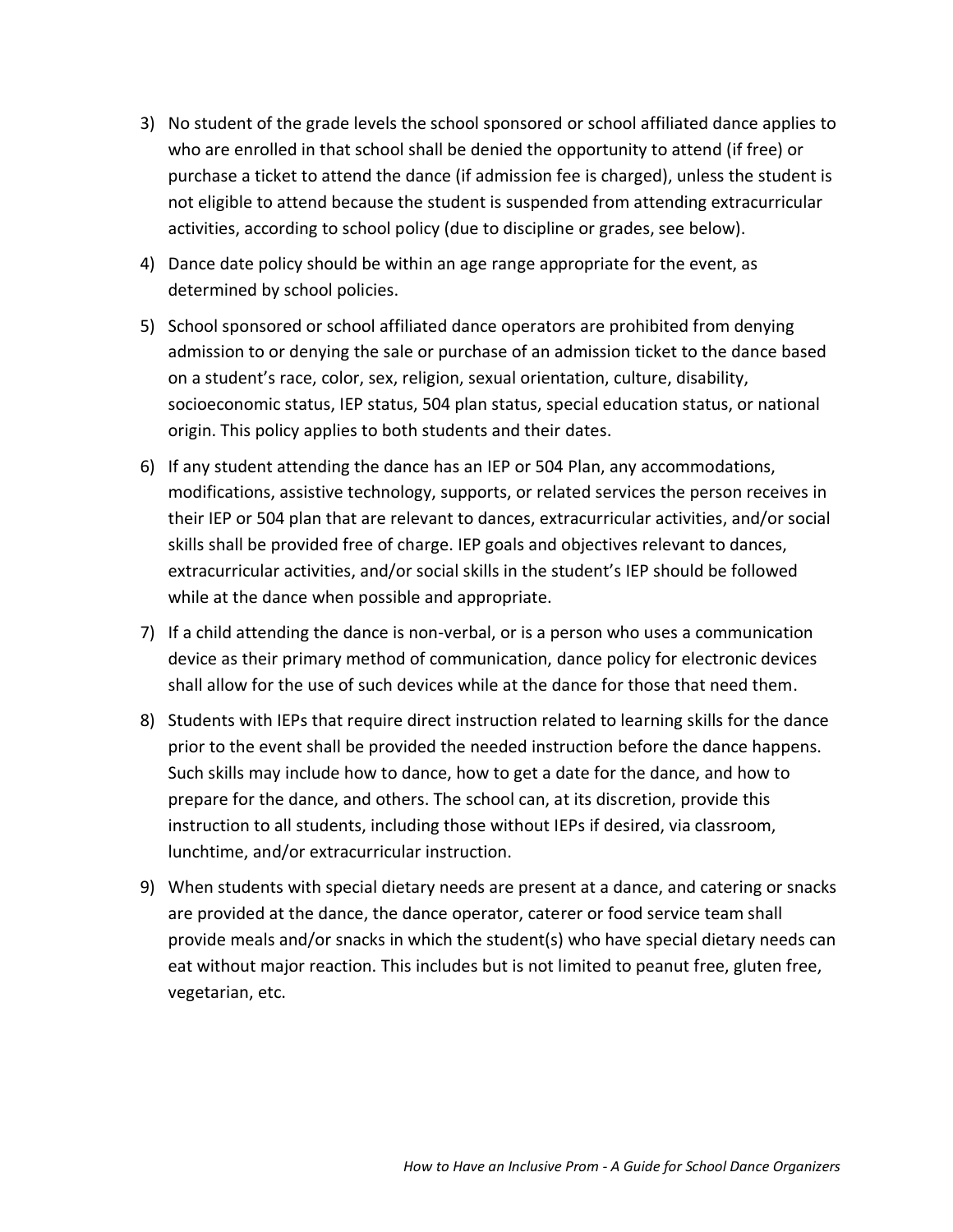- 10) If a school has a policy denying dance admission to students with poor academic performance, this same policy shall apply to students with special needs, with one exception. If a student with special needs or an IEP is receiving a differentiated, modified, and/or alternative curriculum and/or assessments, grades relevant to the curriculum the student is learning and the assignments, tests, or homework assigned to that particular student shall be used to determine eligibility for attending the dance. Dance operators shall use a 2.0 or a "C" grade point average as the eligibility criteria when this policy is in effect for all students.
- 11) If a school has a policy requiring a student to be at school a certain number of hours (or the entire school day) on the day of the dance, this can apply to persons with special needs, with one exception. Students who receive special education services or classes, speech therapy, occupational therapy, physical therapy, adaptive PE, or other special education services or off-campus instruction (such as work experience) as part of their day, the alternative instruction or time rendered in the special education services that student receives in the normal course of their school day shall count as "in class" for dance eligibility (even if it causes one to miss a general education class that others attend) if the student's schedule is correct for that particular child due to IEP accommodations or placement.
- 12) School and school affiliated dance operators and their vendors must comply with the Civil Rights Act, the Americans with Disabilities Act, the Rehabilitation Act of 1973, The Individuals with Disabilities Education Improvement Act of 2004, and all other federal, state, and local laws related to civil rights, disability rights, non-discrimination and equal access. Dance operators who have employees shall implement non-discriminatory hiring policies, consistent with the equal opportunity employer policies.
- 13) The school, PTA, or school affiliated dance operator who is hosting the dance shall provide a discount or scholarship fund so students who are from families with low socioeconomic status can afford to attend, if an admission fee is being charged and the cost would be too great for some students. Use of a fundraiser is acceptable for this as well. A suggested eligibility formula for discounted or scholarship prices shall be the same eligibility criteria that apply to students receiving free or reduced cost lunch at the school.
- 14) The school district shall not loan, donate, rent, lease, or allow the use of any school owned facility (including but not limited to cafeterias, gymnasiums, dance studios, ballrooms, multipurpose rooms, stages, auditoriums, outdoor quads, commons, classrooms, or playing fields) to any organization for dances or any other extracurricular events, public functions, or other uses that do not comply with the non-discriminatory admission regulations above.